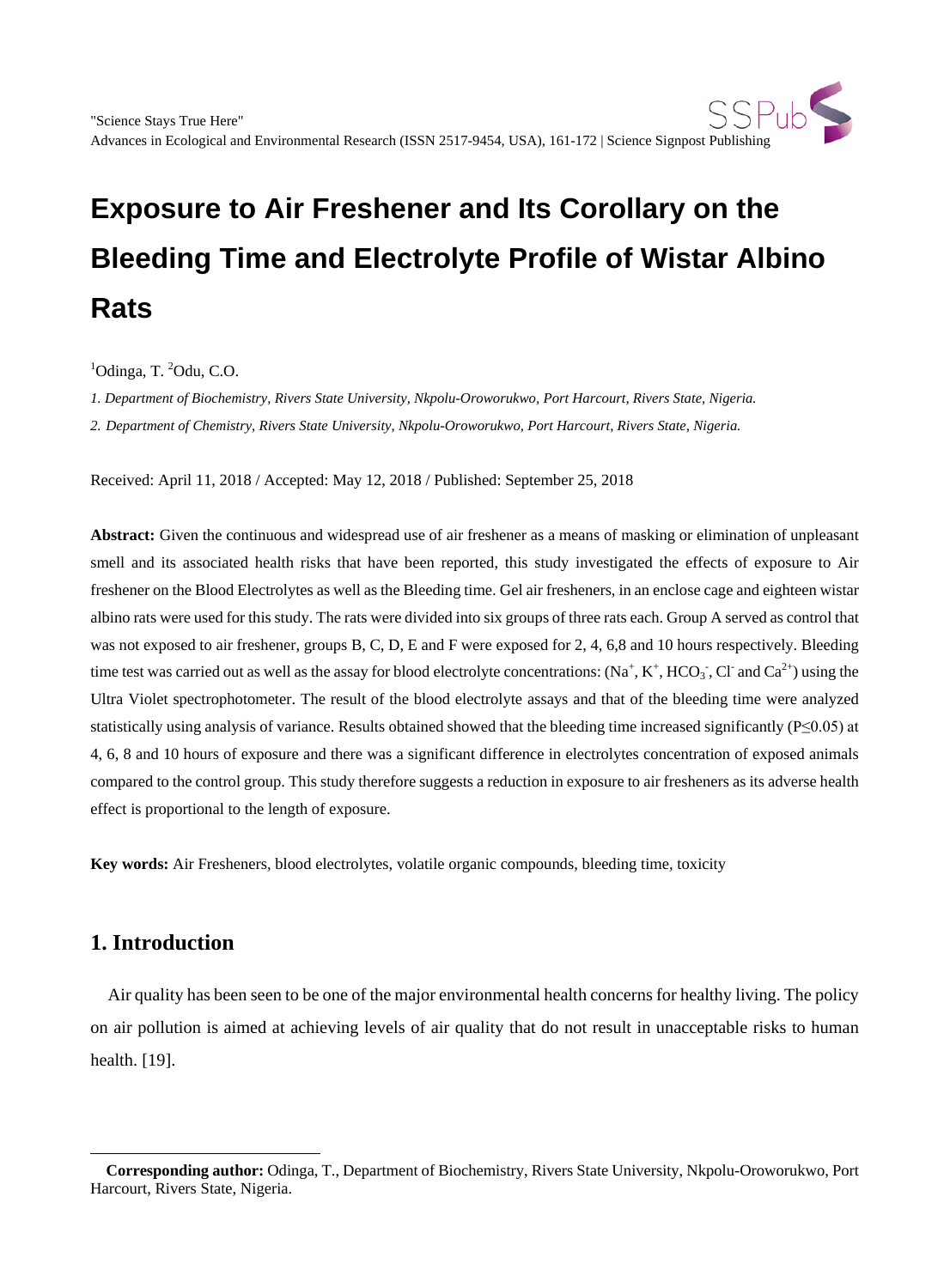#### **Exposure to Air Freshener and Its Corollary on the Bleeding Time and Electrolyte Profile of Wistar Albino**  162 **Rats**

A greater percentage of air pollutants consist of chemicals derived from the use of cleaning products, air fresheners, pesticides and materials related to furniture, construction, heating, cooking appliances and outdoor pollution sources. [3].

Many of the pollutants cause symptoms which may not occur for many years, making it difficult to discover the cause. Examples of potentially serious effects due to exposure to indoor air pollutants include asthma, breathing disorders and cancer. [13].

Air fresheners are products that do not significantly reduce air pollution, but rather add more substances with a "fresh" odour strong enough to mask a bad odour. [14].

The use of these products is widespread in houses, cars, stores, offices, restaurants, schools, hospitals, churches, theaters, and parks, airplanes, airports, cars, buses, trains, terminals, boats, businesses apartments, hotel lobbies, health clubs, child care and elder care facilities Etc.

Air fresheners and deodorizers can contain hundreds of chemicals, some of them as reported by [17] are toxic even in very small concentration.

Common air freshener chemicals, such as limonene, generate additional hazardous pollutants as formaldehyde and acetaldehyde, which are linked with cancer, ultrafine particles, linked with heart and lung disease. [11].

On Air freshener's labels, the list of all of their ingredients are usually not listed. If any ingredients are listed, they are usually safe-sounding ones, rather than potentially hazardous ones. [18] Reported that all air fresheners tested (sprays, gels, solids, disks, and oils) emitted chemicals classified as toxic or hazardous by federal laws, but none of these chemicals were listed on any product label or material safety data sheet. [3], reported the presence of Volatile Organic Compounds in indoor air following the use of air fresheners, also, in their study, report claims that the emissions of certain substances such as volatile organic compounds (VOCs), sensitizing substances and benzene give rise to serious concerns, other substances such as formaldehyde, terpenes, di-ethyl-phthalate or toluene are of less, little or no concern.

The concentrations of several individual VOCs and also "total VOCs" resulting from the use of several types of air fresheners (incense paper, scented candles, incense, gel fresheners, liquid air fresheners, electric diffusers and sprays) are described in the [3] report. The indoor air concentrations of VOCs depend on a number of factors, such as ventilation rate, adsorption in/on materials and emissions from other sources, including outdoor air contribution.

Pollutants emitted from air fresheners are linked with damage to the brain, lungs, heart, reproductive system, immune system, and with cancer. Everyone is vulnerable, especially children. People can have seizures,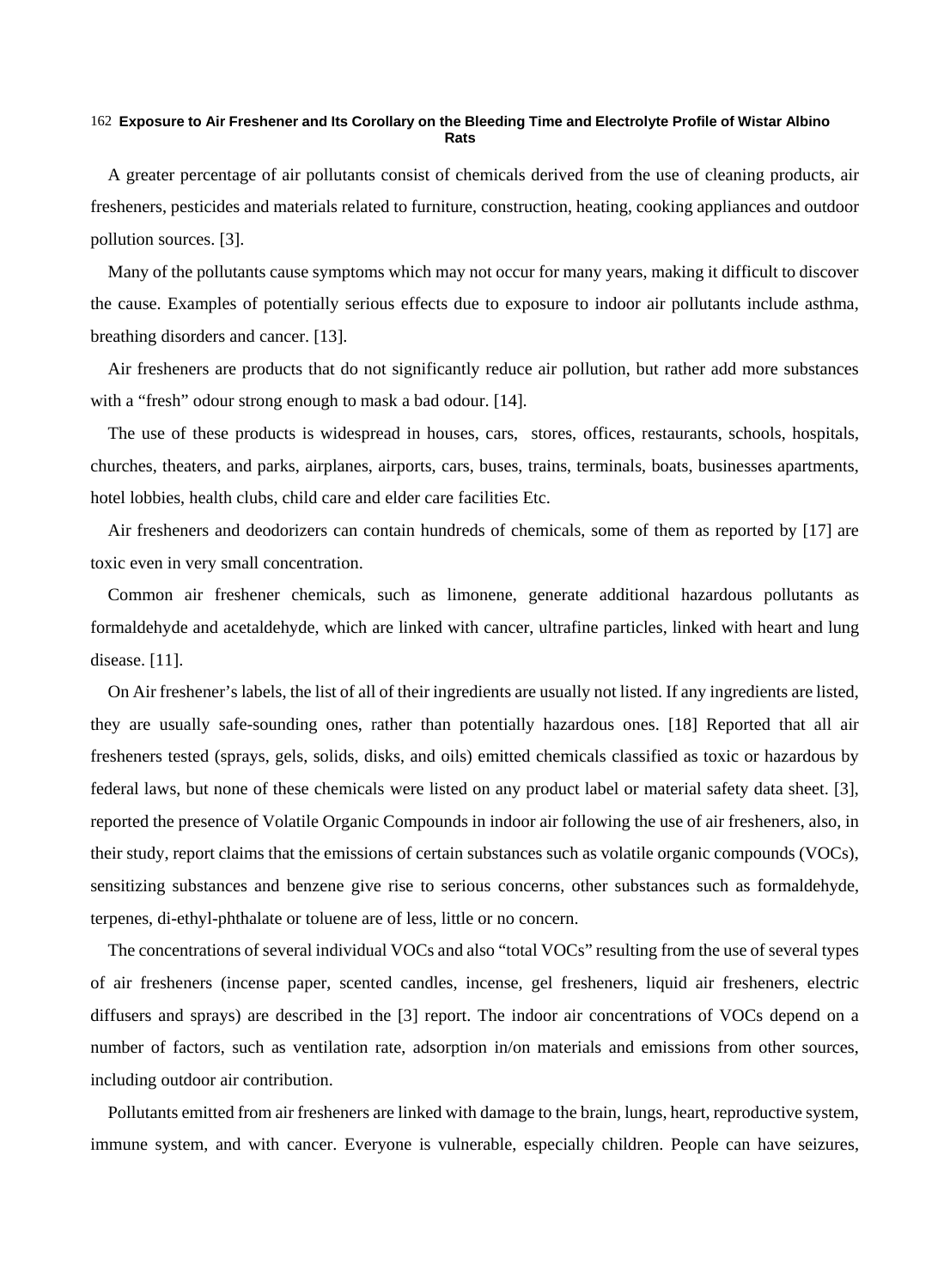#### **Exposure to Air Freshener and Its Corollary on the Bleeding Time and Electrolyte Profile of Wistar Albino**  163 **Rats**

asthma attacks, or lose consciousness if exposed to air fresheners, also a liability risk. [3], reported that a chemical 1, 4-dichlorobenzene, common in air freshener may harm the functioning of the lungs.

In 2003, the international journal of public health reported after a study of 200 pregnant women, that women who use air fresheners in their homes were significantly more likely to have babies that suffer from wheezing and lung infection.

| Normal Indoor Air                        | Critical Effect of        | Guidiance Value         | Reference                |
|------------------------------------------|---------------------------|-------------------------|--------------------------|
| Concentration ( $\mu$ g/m <sup>3</sup> ) | Compound                  | $(\mu g/m^3)$           |                          |
| $2 - 13$                                 | Cancer                    | Safe Level Not          | WHO, 2000                |
|                                          |                           | Established             |                          |
| $8-41$                                   | <b>Sensory Irritation</b> | 100(30 Minutes average) | WHO, 2000                |
| $14-30$                                  | Irritation                | 450                     | Index, 2005              |
| $1-6$                                    | <b>Central Nervous</b>    | 260(Weekly average)     | WHO, 2000                |
|                                          | System                    |                         |                          |
|                                          |                           | Not Established         |                          |
| 20-87                                    | <b>Central Nervous</b>    | 260(Weekly average)     | WHO, 2000                |
|                                          | System and Irritation     |                         |                          |
|                                          | Depends On the            |                         | $\overline{\phantom{0}}$ |
|                                          | Composition               |                         |                          |
|                                          |                           |                         |                          |

Table 1: Guidiance Value for the Concentration of Substances in Air Freshener as Reported by Beuc, 2005.

Source: BEUC, 2005

### **Bleeding Time**

Bleeding time is used in ascertaining the time it takes for blood vessel constriction and platelet plug formation to occur. Longer than normal bleeding time could be as a result of platelet aggregation defect, blood vessel defect and thrombocytopenia (low platelet count). Diseases that cause prolonged bleeding time include thrombocytopenia of which benzene inhalation as reported by [1], is one of the cause of this disease.

## **Blood Electrolytes**

The blood electrolytes test aids in assessing the fluid and electrolyte balance as well as acid base balance of the body. The electrolytes also help in stimulating nerves throughout the body and balance fluid levels. Their levels can become too high (hyper) or too low (hypo), hence they need to be maintained in an even balance for proper functioning of the body system.

Their functions are summarized thus: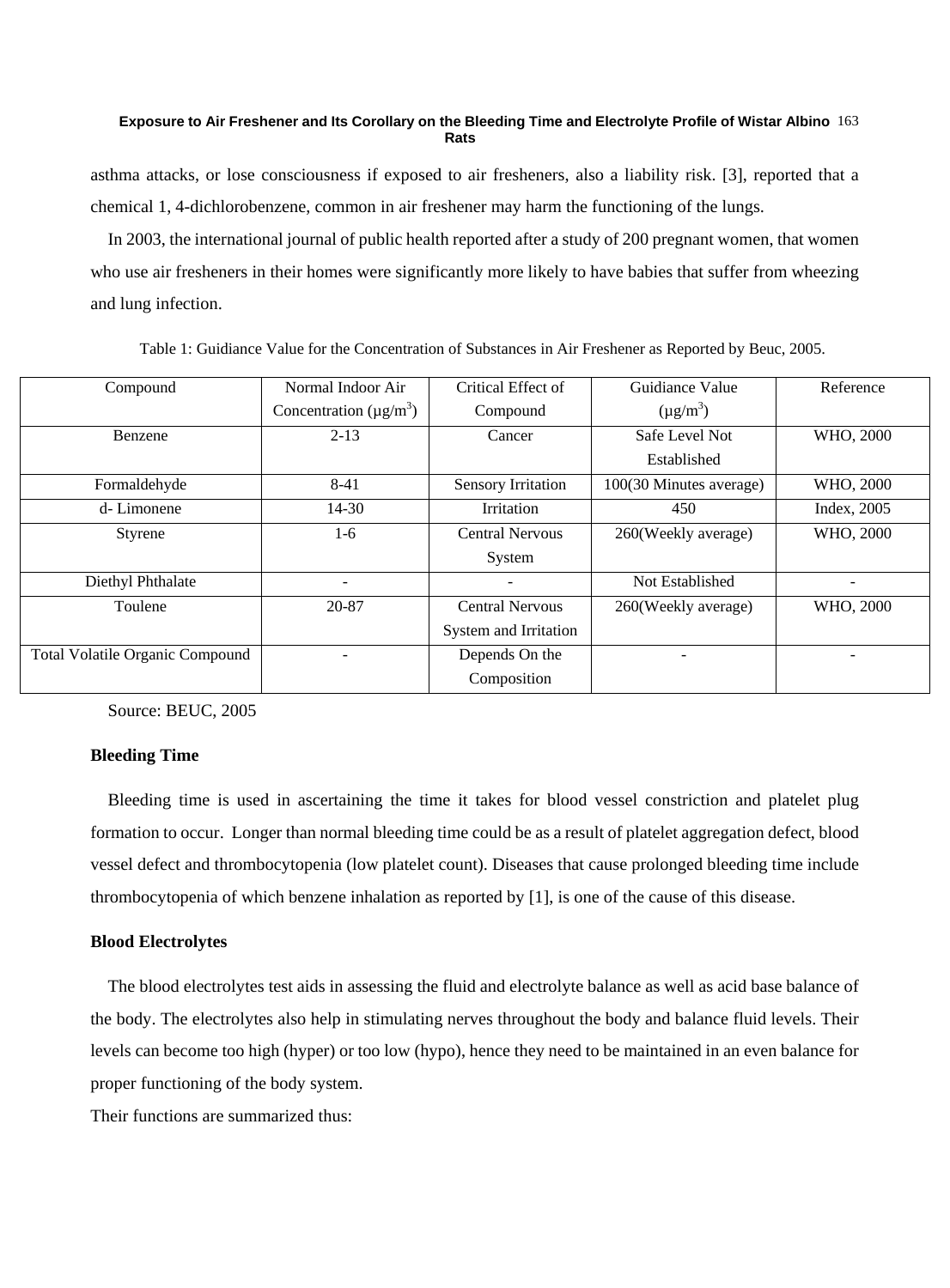#### **Exposure to Air Freshener and Its Corollary on the Bleeding Time and Electrolyte Profile of Wistar Albino**  164 **Rats**

| <b>Blood electrolytes</b>  | Role in the body                                                                                                |  |  |  |
|----------------------------|-----------------------------------------------------------------------------------------------------------------|--|--|--|
| i. Calcium $Ca^{2+}$       | Helps in muscle contraction, nerve signaling, blood clotting, cell division and forming/maintaining bones and   |  |  |  |
|                            | teeth.                                                                                                          |  |  |  |
| ii. Potassium $K^+$        | Keeps blood pressure levels stable, regulating heart contractions, helping with muscle functions                |  |  |  |
| iii. Magnesium $Mg^{2+}$   | Needed for muscle contractions, proper heart rhythms, nerve functioning, bone building and strength, reducing   |  |  |  |
|                            | anxiety, digestion and keeping a stable protein -fluid balance.                                                 |  |  |  |
| iv. Sodium Na <sup>+</sup> | Helps maintain fluid balance needed for muscle contraction and helps nerve signaling.                           |  |  |  |
| v. Chloride Cl             | Maintain fluid balance.                                                                                         |  |  |  |
| vi. Phosphate $HPO42$      | Strengthen bones and teeth, essential in energy production within cells, necessary for tissue growth and repair |  |  |  |
|                            | and also a major building block for cell membrane and DNA.                                                      |  |  |  |
| vii. Bicarbonate $HCO3$    | A major component of blood pH                                                                                   |  |  |  |

Table 2: Brief summary of Blood electrolytes and their functions.

## **2. Materials and Methods**

Eighteen wistar albino rats of 100g-120g were used. They were divided into six groups of three rats each and allowed to acclimatize for 14 days. Group A served as a control (was not exposed to air freshener).

Gel air fresheners of 40g weight were kept in a specially built cage for it to sublime and saturate the cage with its content. The experimental animals excluding the control were expose to the air fresheners by putting them into the cage to inhale and absorb the content of the air fresheners.

At time interval of two hours, each group of the experimental animals was brought out and the bleeding time test procedures were carried out as described by [12], which is a modified Duke method. Briefly, the tail of each animal from the respective group was disinfected by cleaning with ethanol. The tail of the animal was held from the perforated spaces in each cage, the tip was quickly cut using a disposable lancet and the stopwatch was started as soon as bleeding started.

The cut was dabbed with filter paper every 15 seconds until the paper no longer stained red with blood. Bleeding time was then taken as the time when the blood stopped flowing from the cut. The bleeding time was determined by counting the number of spots the blood blotted off on the filter paper. The spot was then added up, it was multiplied by the interval by which the blood was blotted off (30 seconds) and converted to minutes.

Immediately after obtaining the bleeding time, the experimental animals were sacrificed and blood collected using the lithium Heparin bottles. This was subsequently assayed for electrolyte concentration of serum potassium, sodium, chloride, bicarbonate and calcium using the UV Spectrophotometer.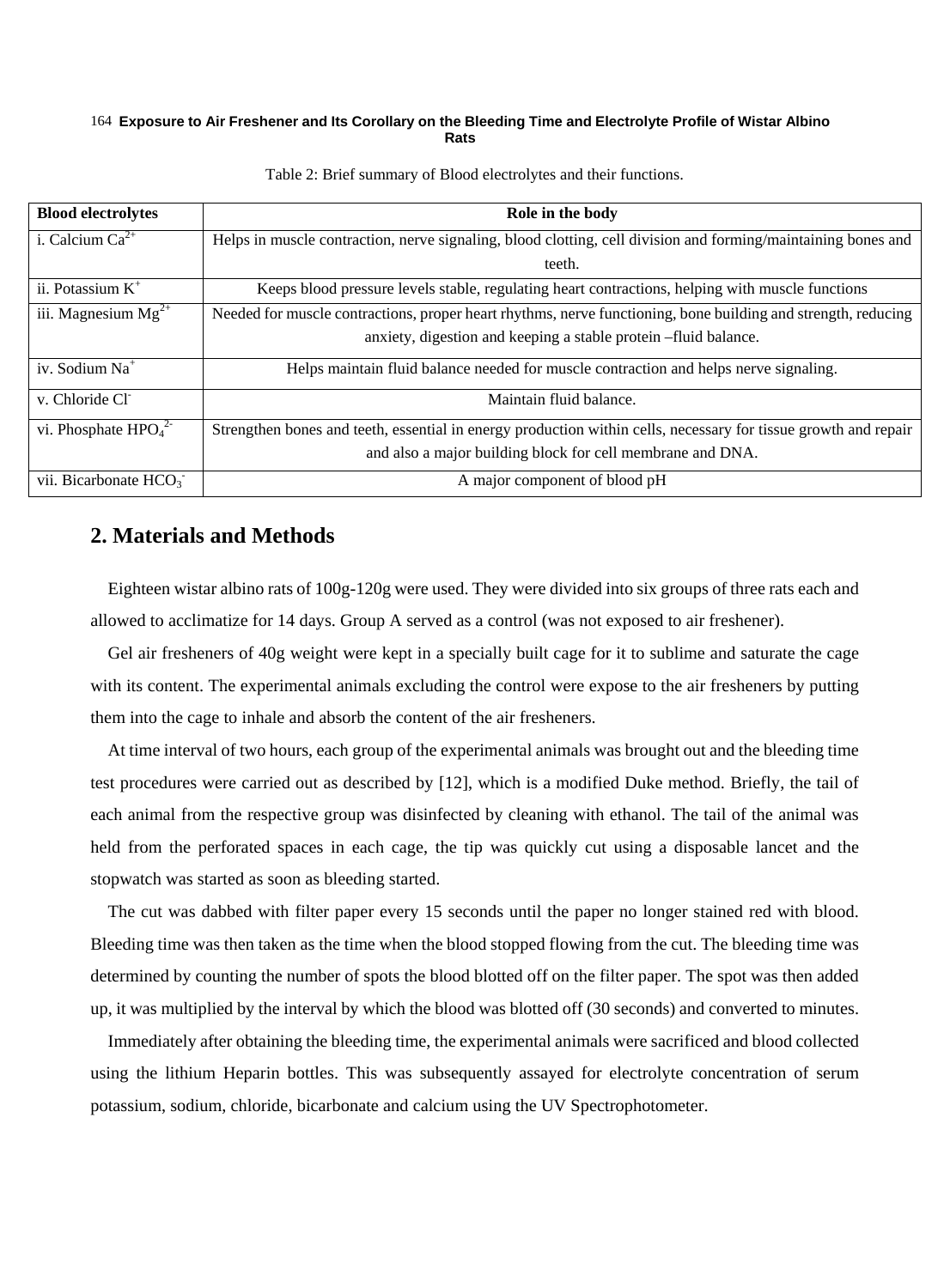#### **Exposure to Air Freshener and Its Corollary on the Bleeding Time and Electrolyte Profile of Wistar Albino**  165 **Rats**

| Groups     | Exposure time(hours) |  |  |
|------------|----------------------|--|--|
| A(control) | Not exposed          |  |  |
| в          | 2 hours              |  |  |
| C          | 4 hours              |  |  |
| D          | 6 hours              |  |  |
| E          | 8 hours              |  |  |
| F          | 10 hours             |  |  |

Table 3: Exposure time in hours of experiment animal.

Statistical analysis of results were carried out using the analysis of variance (ANOVA).

# **3. Results and Discussion**

| <b>GROUPS</b> | <b>BLEEDING TIME (Minutes)</b>  |
|---------------|---------------------------------|
|               | $11.04^a \pm 3.43$              |
| в             | $\frac{18.49^{ab} \pm 5.28}{h}$ |
|               | $25.38^{bc} \pm 4.39$           |
|               | $28.16^{bc} \pm 3.68$           |
| E             | $28.82^{\circ} \pm 0.55$        |
| F             | $31.47^{\circ} \pm 2.05$        |

Table 4: Bleeding Time of Experimental Animals.

- Values are expressed as mean ± standard deviation
- Values with different superscripts show significant difference at P≤0.05
- Values with the same super scripts shows no significant difference at P≤0.05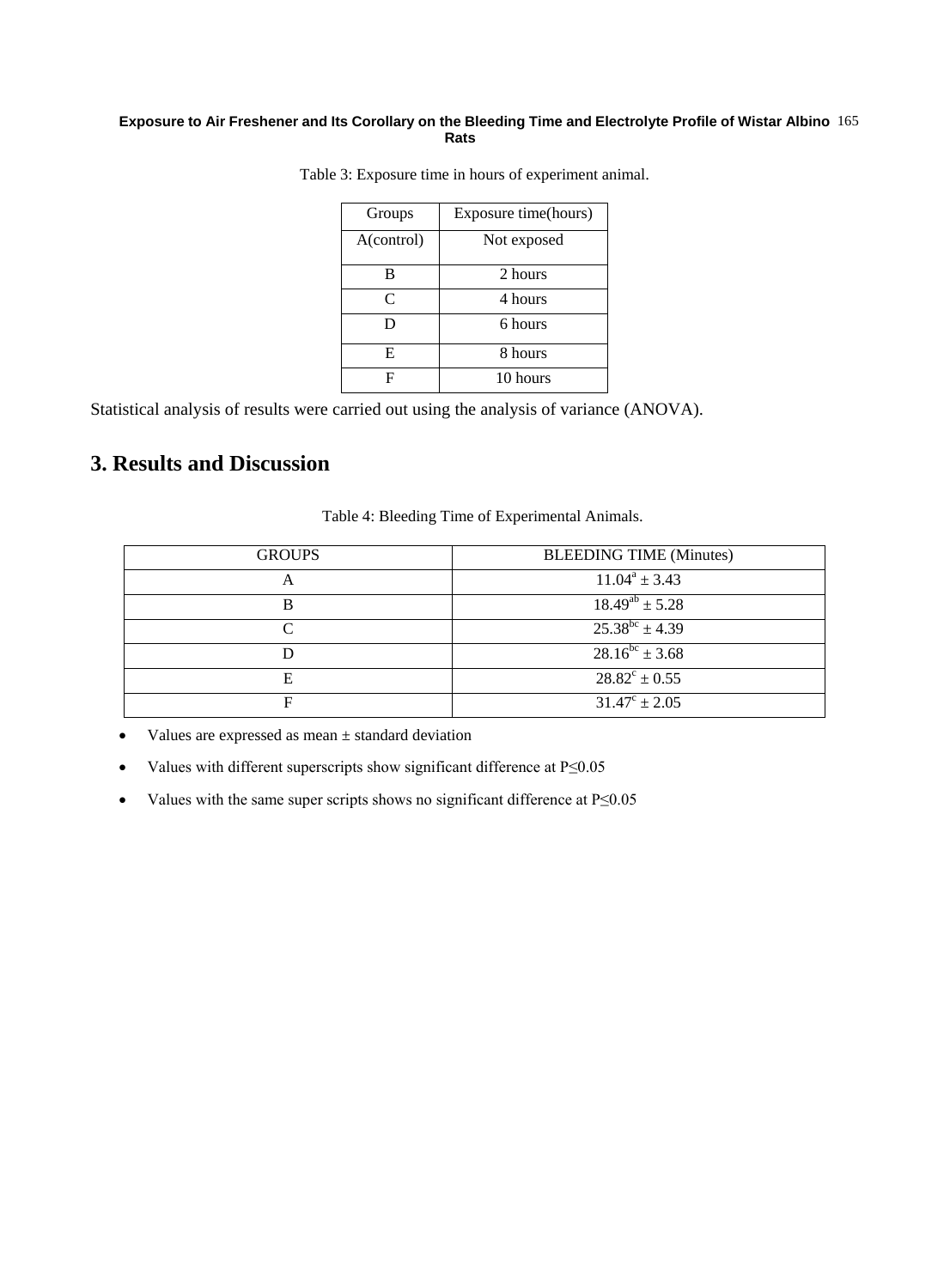#### **Exposure to Air Freshener and Its Corollary on the Bleeding Time and Electrolyte Profile of Wistar Albino**  166 **Rats**



Fig 1: Graphical representation of the bleeding time of experimental animals

|               | <b>ELECTROLYTES</b>          |                               |                                  |                                          |                               |  |
|---------------|------------------------------|-------------------------------|----------------------------------|------------------------------------------|-------------------------------|--|
| <b>GROUP</b>  | Potassium $K^+$<br>(mmol/L)  | Sodium $Na+$<br>(mmol/L)      | Chloride Cl (mmol/L)             | Bicarbonate HCO <sub>3</sub><br>(mmol/L) | Calcium $Ca^{2+}$<br>(mmol/L) |  |
| A (control)   | $9.33 \pm 0.50^a$            | $80.67 \pm 6.51$ <sup>a</sup> | $125.67 \pm 2.52^{ab}$           | $30.00 \pm 2.00^a$                       | $2.57 \pm 0.25^{ab}$          |  |
| B             | $8.30 \pm 5.20^a$            | $69.67 \pm 2.52^{\text{a}}$   | $122.00 \pm 79.77$ <sup>ab</sup> | $25.33 \pm 3.06^a$                       | $2.56 \pm 0.35^{ab}$          |  |
| $\mathcal{C}$ | $6.67 \pm 2.00^b$            | $79.67 \pm 17.50^{\text{a}}$  | $121.67 \pm 1.53^{ab}$           | $26.67 \pm 3.06^a$                       | $2.67 \pm 0.06^{ab}$          |  |
| D             | $5.67 \pm 1.12^b$            | $81.00 \pm 5.00^a$            | $112.00 \pm 3.00^{ab}$           | $25.33 \pm 3.06^a$                       | $2.40 \pm 0.10^b$             |  |
| E             | $4.47 \pm 0.76$ <sup>c</sup> | $82.33 \pm 1.53^{\text{a}}$   | $123.00 \pm 35.00^{ab}$          | $29.33 \pm 1.16^a$                       | $3.03 \pm 0.26$ <sup>c</sup>  |  |
| F             | $4.76 \pm 0.63$ <sup>c</sup> | $143.00 \pm 5.00^b$           | $86.67 \pm 10.69^{\text{a}}$     | $26.67 \pm 1.16^a$                       | $1.63 \pm 0.06^a$             |  |

Table 5: Blood Electrolyte Profile of Experimental Animals.

• Values are expressed as mean  $\pm$  standard deviation

• Values with different superscripts show significant difference at P≤0.05

• Values with the same super scripts shows no significant difference at P≤0.05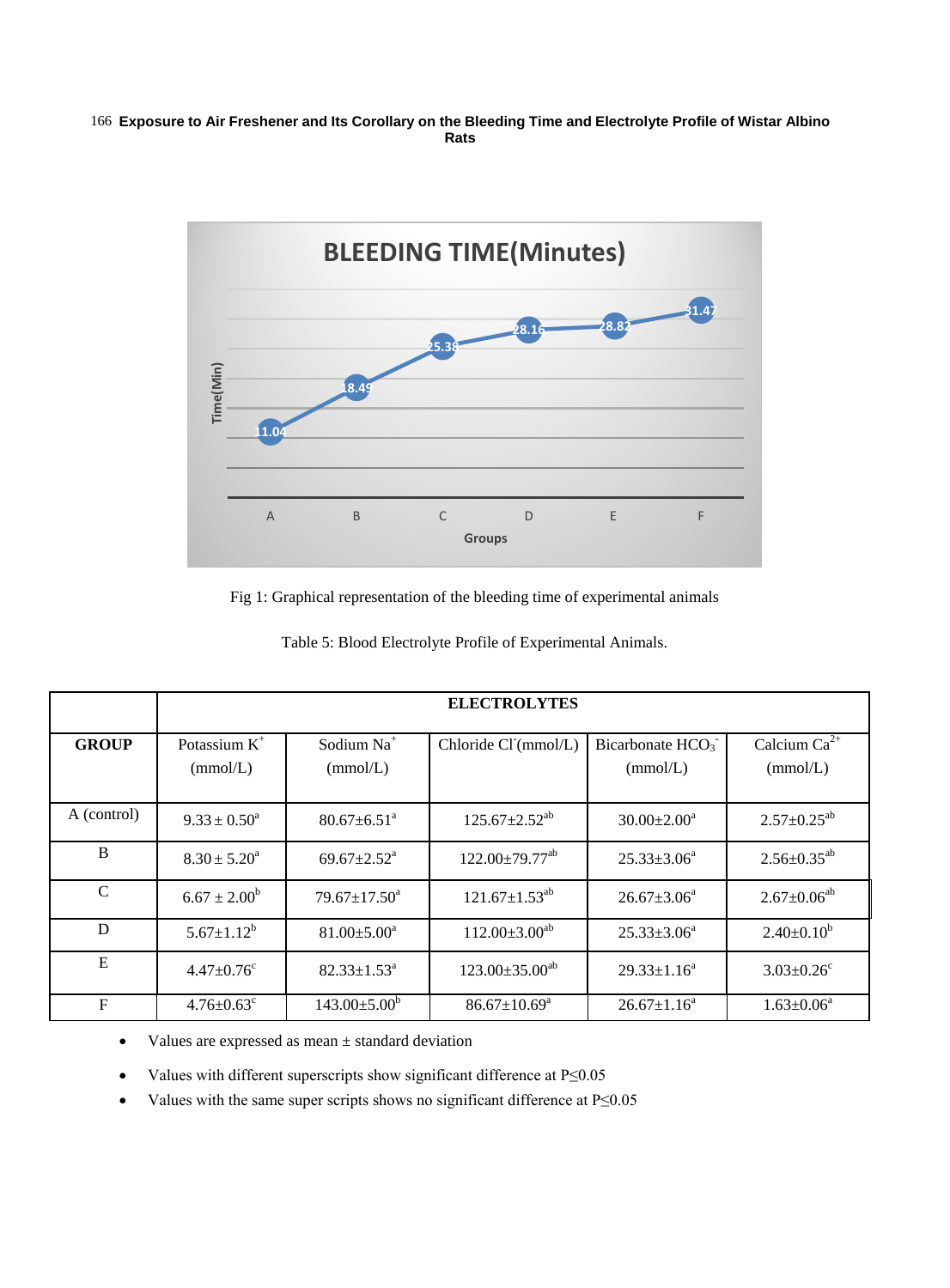#### **Exposure to Air Freshener and Its Corollary on the Bleeding Time and Electrolyte Profile of Wistar Albino Rats** 167



Fig 2: Graphical representation of the Potassium level of experimental animals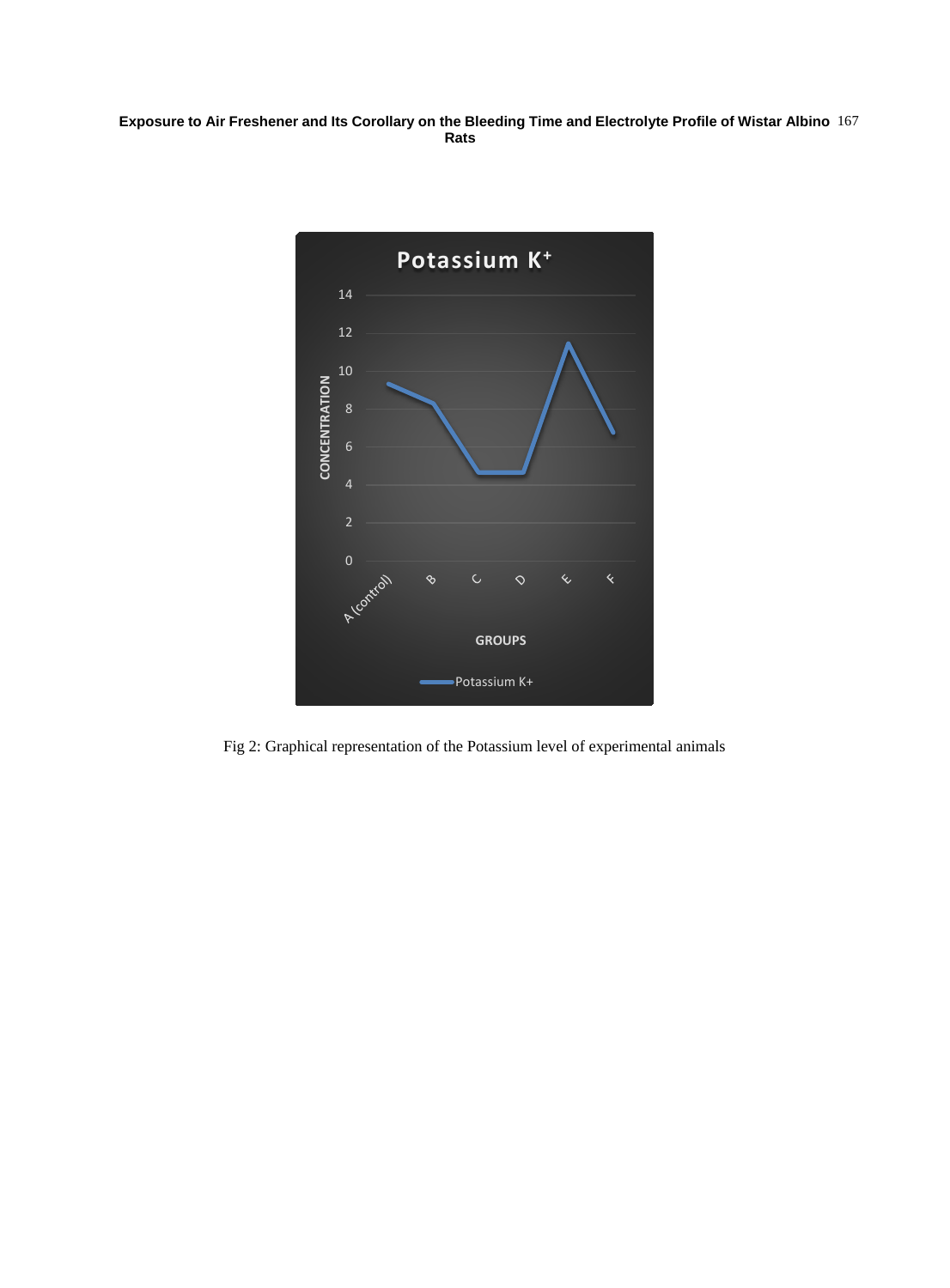**Exposure to Air Freshener and Its Corollary on the Bleeding Time and Electrolyte Profile of Wistar Albino**  168 **Rats**



Fig 3: Graphical representation of the Sodium level of experimental animals



Fig 4: Graphical representation of the Chloride level of experimental animals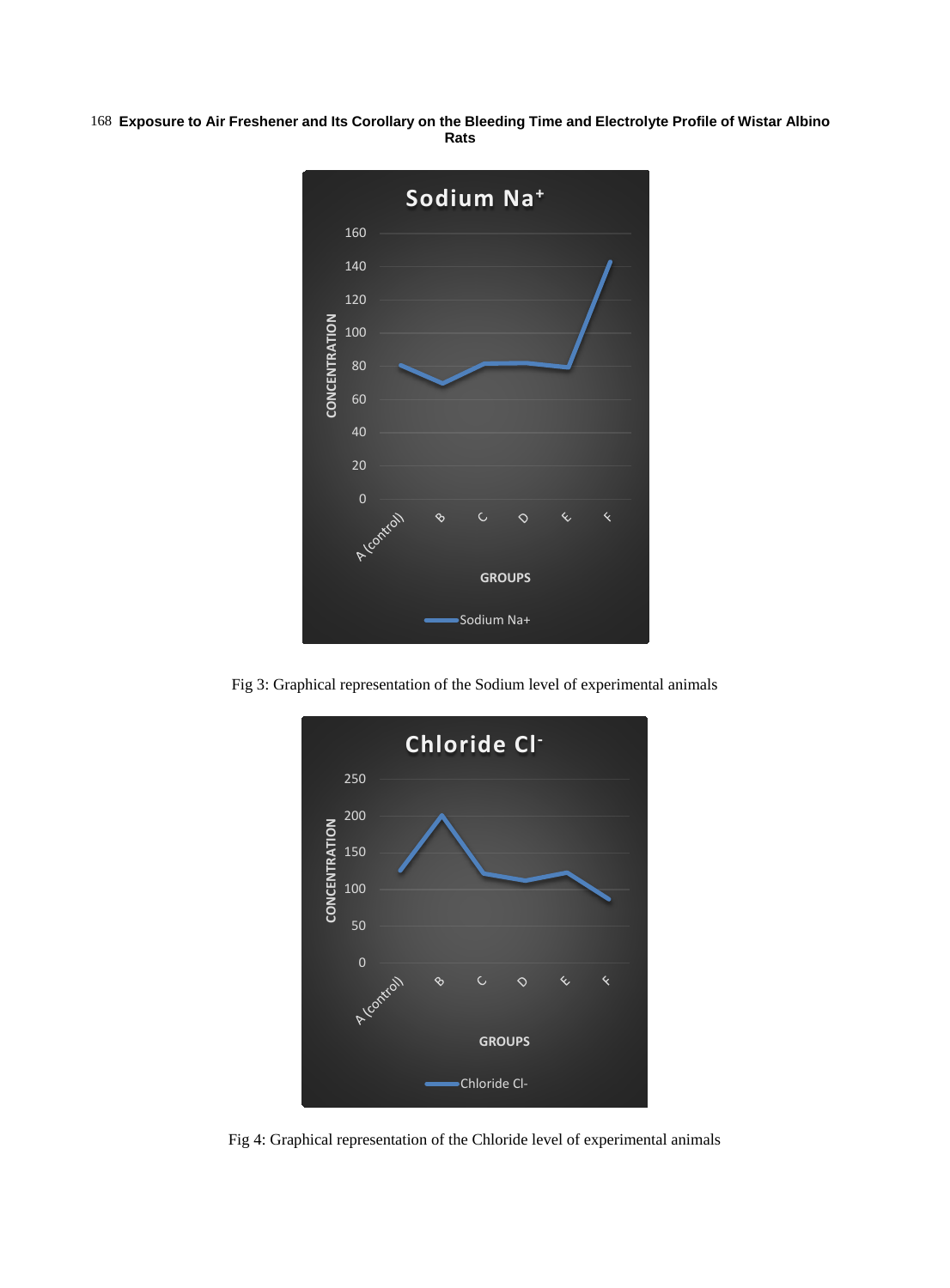#### **Exposure to Air Freshener and Its Corollary on the Bleeding Time and Electrolyte Profile of Wistar Albino Rats** 169



Fig 5: Graphical representation of the Bicarbonate level of experimental animals



Fig 6: Graphical representation of the Calcium level of experimental animals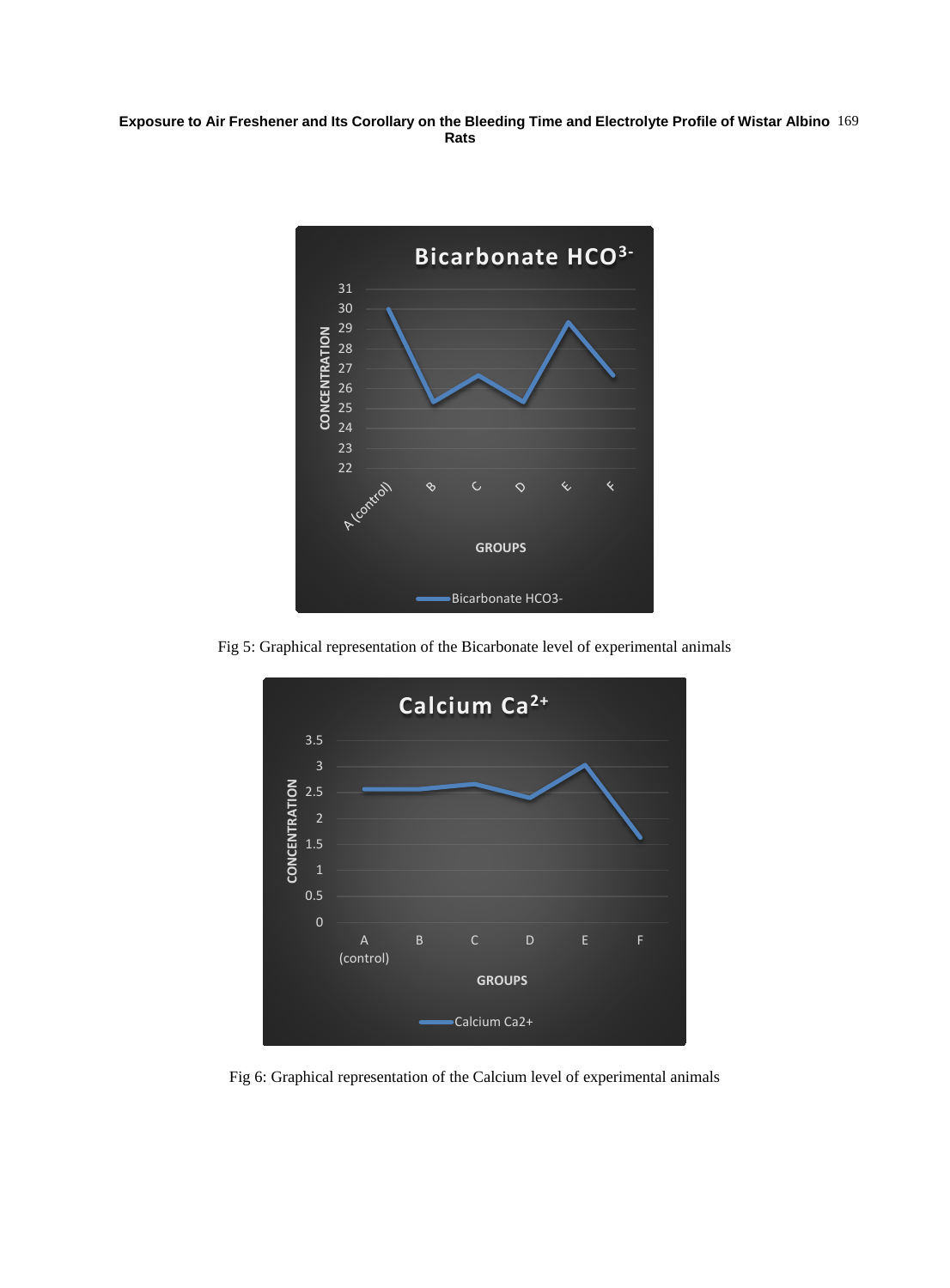#### **Exposure to Air Freshener and Its Corollary on the Bleeding Time and Electrolyte Profile of Wistar Albino**  170 **Rats**

## **4. Discussion**

Air freshener though it emits fragrance, isn't actually freshening as they work by spraying a whole bunch of chemicals that barely marks odour (smelly air) while exposing us to an inhalable toxic chemicals which may contribute to electrolyte imbalance and also leads to excessive bleeding as seen from this research work.

In the bleeding time test, there was a consistent increase in bleeding rate as the exposure time increased (fig 1) such that group F that had the highest exposure time showed a huge significant difference compared to the control group. This could be attributed to inhalation of toxic volatile organic compounds like benzene etc. that could have been present in the air freshener. Following inhalation exposure, about 50% of the benzene is absorbed in rats. Once thoroughly distributed, benzene is bioactivated to a number of metabolites, which are very likely responsible for its adverse effects [3].

The hypocalcemia observed in group F could as well results to the excessive bleeding, Calcium has been reported to aid blood clotting process.

The imbalance in electrolyte concentration of Potassium, Sodium, and Calcium from the result could be attributed to the Volatile organic compounds and chemicals present in the air fresheners and inhaled by the experimental animals. BEUC, 2005, reported that these chemicals have the potency to disrupt the metabolic and biochemical functions of the body. The chemicals in the air freshener may have interfered with the integrity of those hormones altering its proper (normal) function [12]. Table 5 shows the effects of exposure time on the blood electrolytes of the experimental animals. A decrease in the concentration of Potassium was observed as the time of exposure increased in comparison with the control group. Hyperkalemia (An excess of Potassium) often accompanies renal failure. An imbalance in the concentrations of Sodium and Bicarbonate was observed in comparison to the control group. However, there was an increase in the concentration of Sodium at exposure times of 6, 8 and 10 hours. The Calcium and Chloride levels were also evaluated on exposure to the air freshener. A significant decrease was observed in the Calcium concentration in comparison to the control at 6, 8 and 10 hours. Calcium is necessary for muscle contraction, blood coagulation and transmission of nerve impulses. Hypercalcemia (High Calcium level in the blood) can be caused by the overuse of antacids and condition that cause movement of calcium out of the bones and into the extracellular fluid such as bone tumors, multiple of fractions-osteoporosis and certain tumors [21].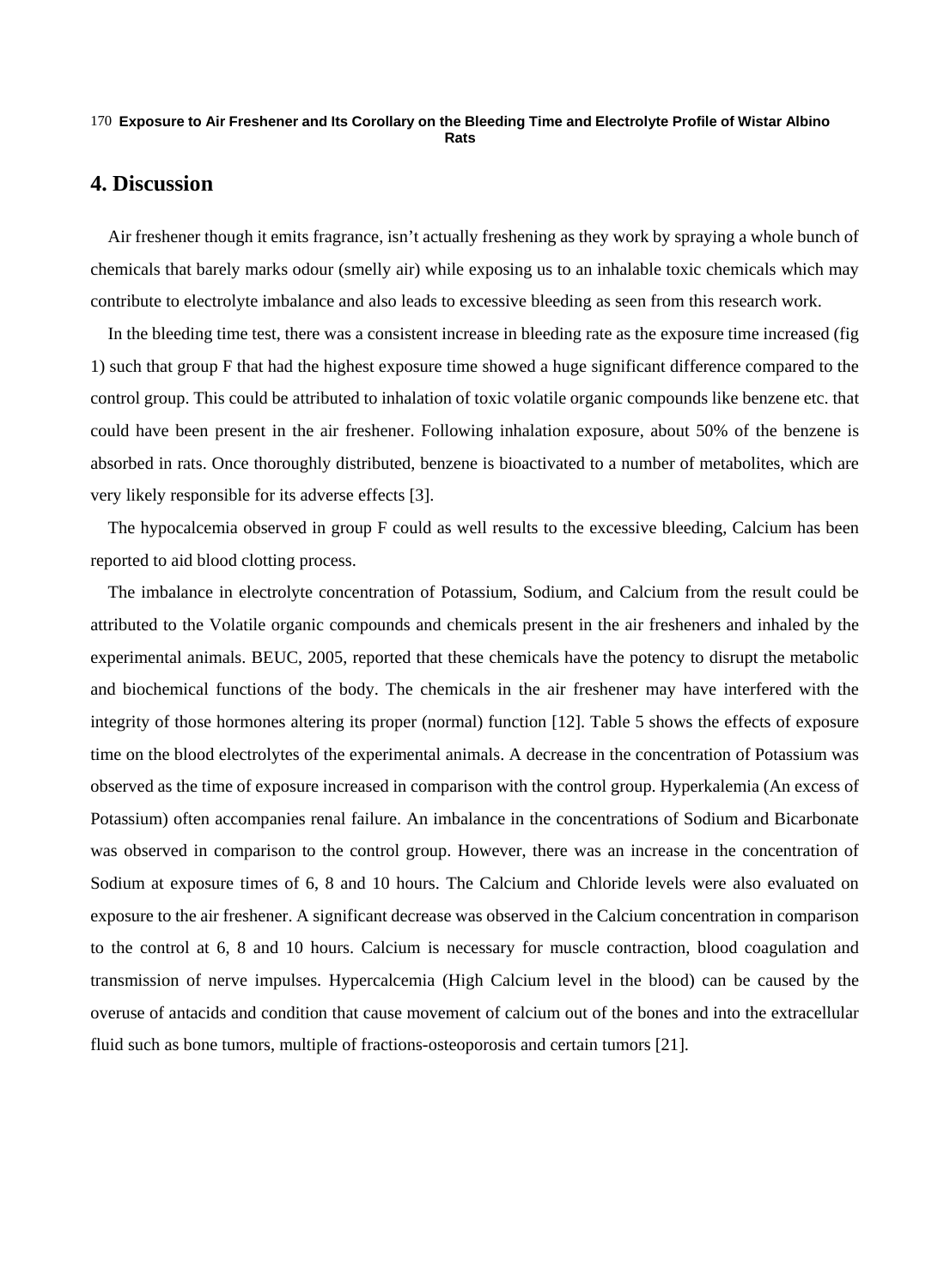#### **Exposure to Air Freshener and Its Corollary on the Bleeding Time and Electrolyte Profile of Wistar Albino**  171 **Rats**

## **5. Conclusion**

Exposure to Air freshener has the potency of altering the biochemical functioning of the body. This is due to the presence of toxic chemicals such as the Volatile organic compounds, which are toxic even at very low concentration, hence exposure to synthetic air fresheners should be discouraged while encouraging the use of plants with natural fragrance as an alternative.

## **References**

- [1]. Aksoy M. (1989). Hematotoxicity and carcinogenicity of benzene Environmental Health Perspective, 82:193-7.
- [2]. Andersen, I., Lundqvist, G. R., Molhave, L., Pedersen, O.F., Proctor, D. F., Vaeth, M. and Wyon, D. (1983). Human response to controlled levels of toluene in six-hour exposures. *Scand. J. Work. Environ. Health.* 9, 405-418.
- [3]. Bureau Européen des Consommateurs, (BEUC), (2005). Emission of chemicals by air fresheners test on 74 consumer products sold in Europe.
- [4]. Carcinogenic Risk to Humans. International Agency for Research on Cancer: 1994. Lyon, France. Vol.60, pp.233-320
- [5]. Caress, S. M. and Steinemann, A. C. (2009). Prevalence of fragrance sensitivity in the American population. *J Environ Health.* 71(7):46-50.
- [6]. Dawod, S. T. and Hussain, A.A. (1995). Childhood asthma in Quatar. *Annals of Allergy & Immunology,* 75(4), 360-364.
- [7]. Environmental Protection Agency. Prioritized chronic dose-response values for screening risk assessments, Table 1, June 12, 2007.
- [8]. Evaluation of Carcinogenic Risks to Humans and their Supplements: A complete list.
- [9]. Farris, G.M; Robinson, S.N; Gaido, K.W; Wong, B.A; Hahn, W.P; Shah. R,(1997). Benzene induced hematotoxicity and bone marrow compensation in B6C3F1 mice. *Fudam. Appl.Toxicol.* 36, 119-129.
- [10]. Gordon, S. M., Gallagher, L.G., Davis, A.L., Ribeiro, D.S. and Wallace, L.A. 2010. Fragranced consumer products: Chemicals emitted; ingredients unlisted. *Environ Impact Assess Rev (in press).*
- [11]. IARC, 1995. Formaldehyde in Wood dust and formaldehyde Monographs on the Evaluation of the Carcinogenic Risk to Humans. International Agency for Research on Cancer: Lyon, France, Vol. 62, pp.217-362.
- [12]. Ochei, J. and Kolhatkar, A(2000). Medical Laboratory Science. Theory and Practice. *Tata Mcgraw-Hill Publishing Company Limited: New Delhi. 2nd Edition*, 331-349.
- [13]. Roveri, P., Andrisano, V., Di Petra, A.M. and Cavrini, V. (1998). GC-MS analysis of incense for possible presence of allergenic nitromusks. *Journal of Pharmaceutical and Biomedical Analysis,* 17, 393-398.